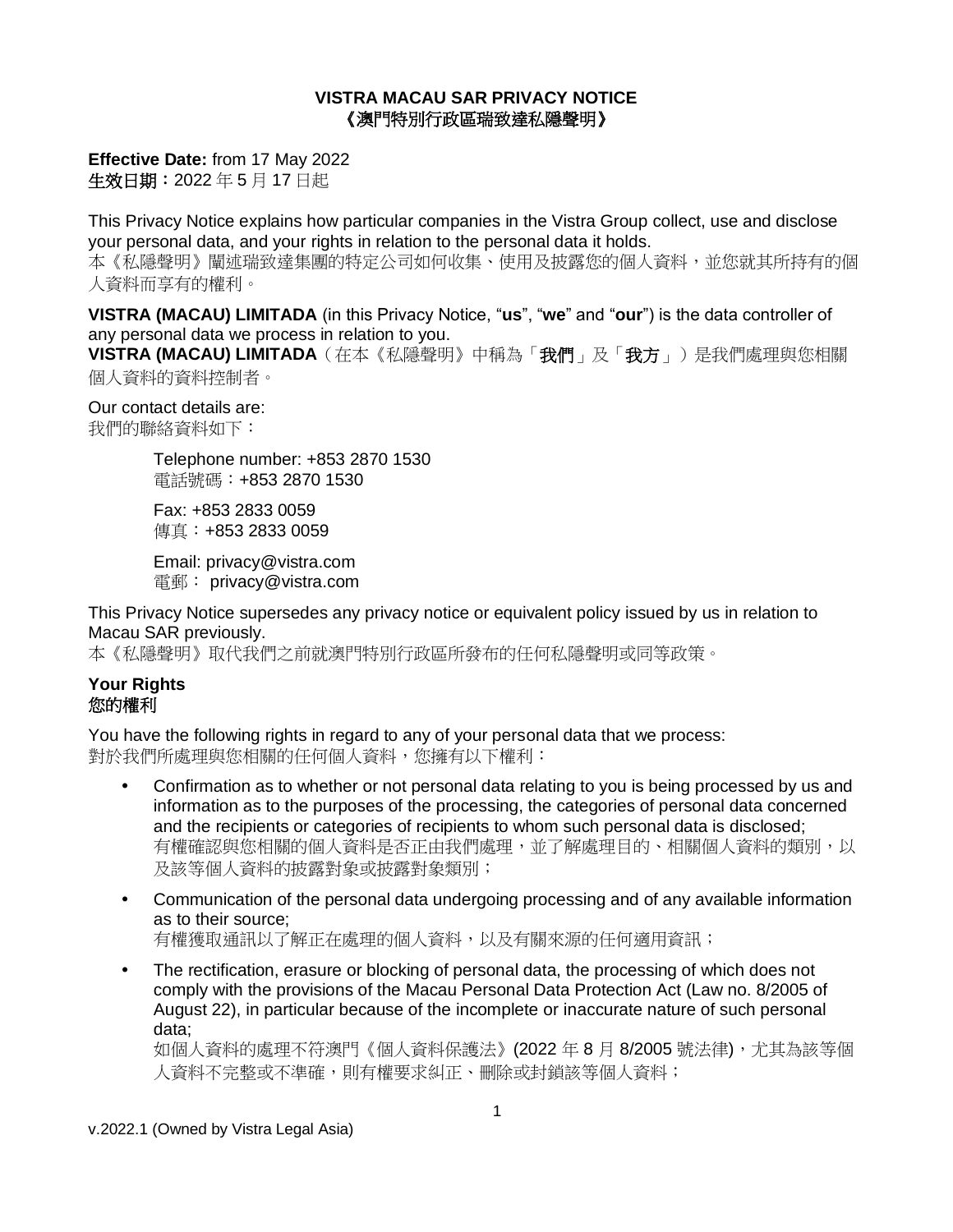- The right to object at any time to the processing of personal data relating to you; 有權隨時拒絕我們處理與您相關的個人資料;
- To request us not to send you any marketing communications. 有權要求我們不要向您發送任何市場推廣通訊。

Please note that the above rights are not absolute, and we may be entitled to refuse requests where exceptions apply.

請注意,以上並非絕對權利,我們可能有權在例外的情況下拒絕要求。

You can find out more about any rights you may have under local legislation at www.gpdp.gov.mo. If you are not based in Macau SAR, other local data protection laws and regulations may also apply. In such cases, please refer to your local regulator.

如欲進一步了解您根據當地法例而享有的任何權利,可瀏覽 www.gpdp.gov.mo。如您並非身處澳門特 別行政區,則其他當地資料保護法律及規例亦可能適用。在此等情況下,請諮詢您當地的規管機關。

If you have any questions about how we use your personal data, or you wish to exercise any of the rights set out above, please contact us using any one of the following: 若對我們如何使用您的個人資料存有任何疑問,或希望行使以上任何權利,請透過以下任何一種方式聯

By post: Attn: Director, VISTRA (MACAU) LIMITADA, 18th Floor, Praia Grande Commercial Centre, 429 Avenida da Praia Grande, Macau SAR.

郵寄:收件者:澳門特別行政區南灣大馬路 429 號南灣商業中心 18 樓 VISTRA (MACAU) LIMITADA 總監

By email: privacy@vistra.com 電郵: privacy@vistra.com

By telephone: +853 2870 1530 電話:+853 2870 1530

By fax: +853 2833 0059 傳真: +853 2833 0059

絡我們:

If you are not satisfied with how we are processing your personal data, you can also make a complaint to the:

如您不滿意我們處理您個人資料的方式,亦可向以下單位投訴:

Macau SAR Office for Personal Data Protection 澳門特別行政區個人資料保護辦公室

Address: Avenida da Praia Grande, N.º 804, Edif. China Plaza, 17.º andar, Macau 地址:澳門南灣大馬路 804 號中華廣場 17 樓

P.O. Box: P.O. Box 880, MACAU 郵政信箱:澳門郵政信箱 880 號

Tel: +853 2871 6006 電話:+853 2871 6006

Fax: +853 2871 6116 傳真:+853 2871 6116

Email –info@gpdp.gov.mo 電郵 – info@gpdp.gov.mo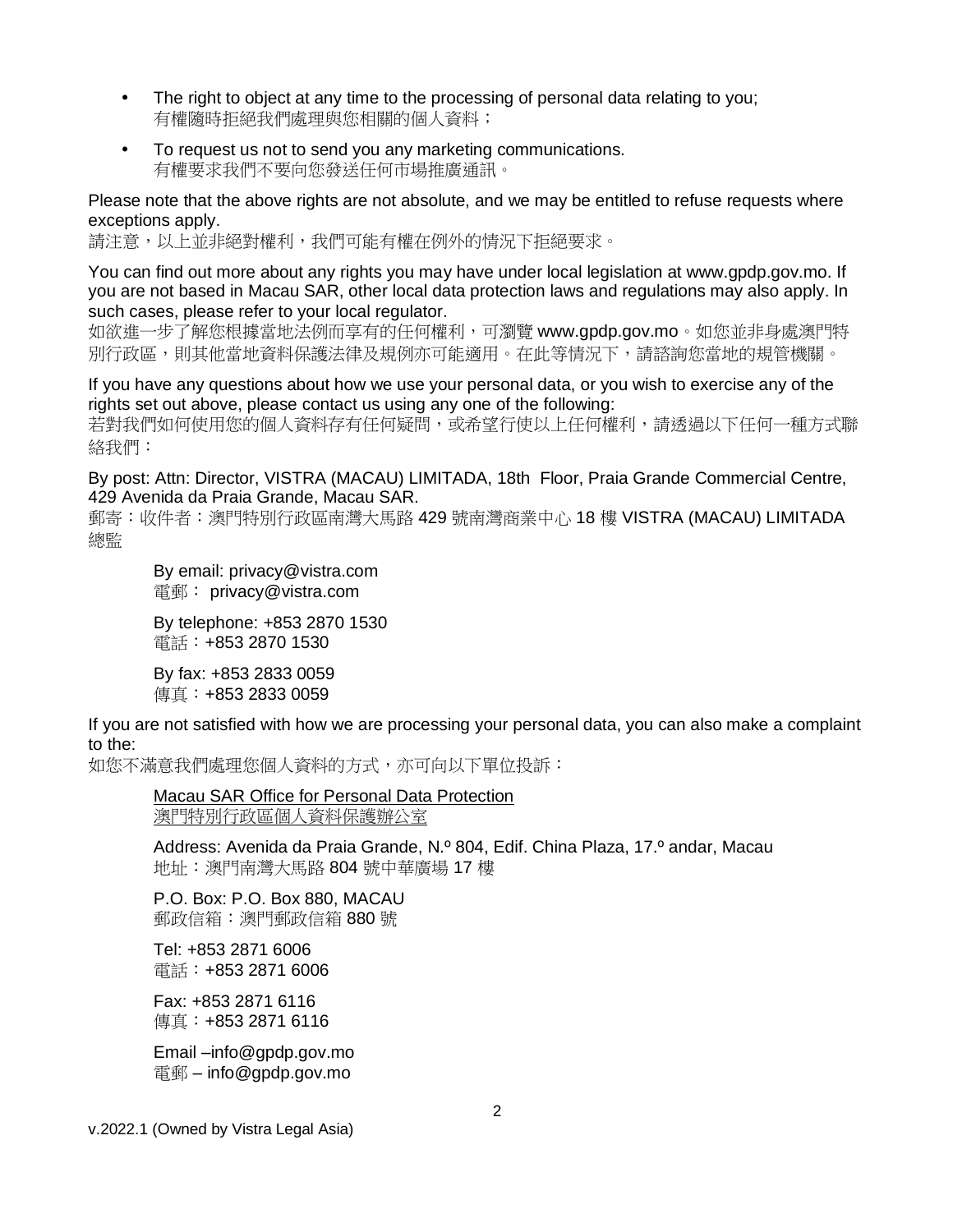# **How we collect your data** 我們如何收集您的個人資料

We may collect your personal data in a number of ways, for example: 我們可能透過多種方式收集您的個人資料,例如:

From the information you provide to us when you meet us; 您與我們接洽時向我方提供資料;

- From information about you provided to us by your company or an intermediary; 您的公司或中介向我們提供有關您的資料;
- When you communicate with us by telephone, fax, email or other forms of electronic communication. In this respect, we may monitor, record and store any such communication; 當您诱過電話、傳真、電郵或其他電子通訊方式與我們通訊時。在此情況下,我們可能監察、記錄 及儲存任何相關通訊;
- When you complete (or we or others complete on your behalf) client information forms; 當您填寫 (或我們或他人代您填寫) 客戶資料表時;
- From other companies in the Vistra Group; 資料來自瑞致達集團旗下其他公司;
- From your agents, advisers and/or intermediaries; 資料來自您的代理、顧問及/或中介;
- From publicly available sources or from third parties. 資料來自公共可用資源或第三方。

## **The categories of personal data we collect** 我們收集的個人資料類別

We may collect the following categories of personal data about you: 我們可能收集以下各類與您相關的個人資料:

- Your name and contact information such as your home or business address, email address and telephone number; 您的姓名及聯絡資料,例如您的住址或辦公地址、電郵地址及電話號碼;
- Biographical information which may confirm your identity including your date of birth, tax identification number and your passport number or national identity card details, country of domicile and/or your nationality; 用於確認您身份的個人簡歷資訊,包括出生日期、稅務識別號碼、護照號碼或國家身份證資料、居 住國家及/或國籍;
- An understanding of your goals and objectives in procuring our services; 用於了解您獲取我方服務的目標及目的;
- Information to assess whether you may represent a politically exposed person or money laundering risk. 用於評估您是否政治敏感人物或存在洗錢風險的資訊。

**The basis for processing your personal data (other than with your consent), how we use that personal data and whom we share it with** 個人資料的處理基礎(在得到您的同意以外)、使用方式及分享對象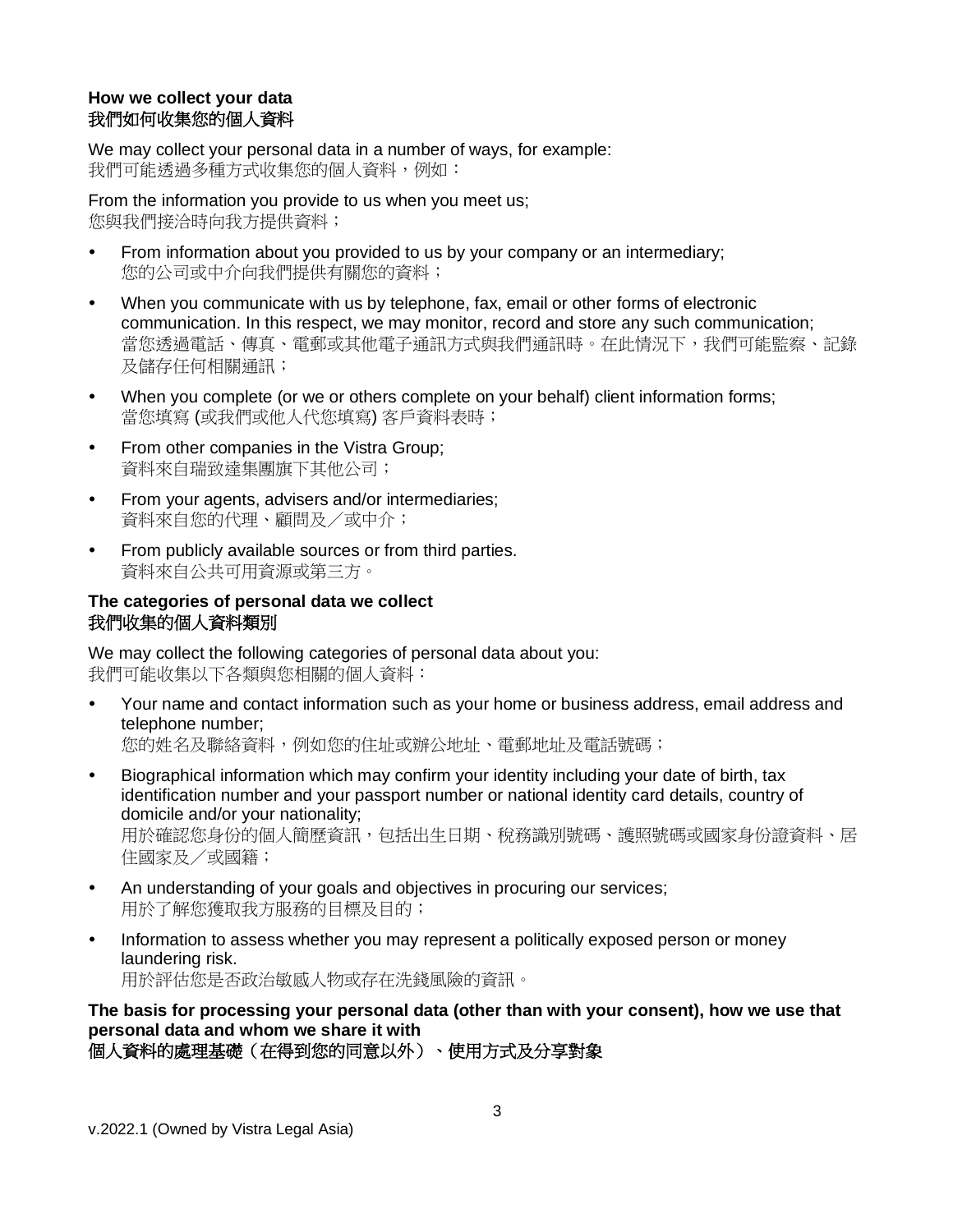# (i) **Performance of a contract with you** 履行與您之間的合約

We process your personal data because it is necessary for the performance of a contract to which you are a party or in order to take steps at your request prior to entering into a contract. 我們處理您的個人資料,是因需要履行與您所訂立的合約或在訂立合約前按照您的要求採取行動。

In this respect, we for instance use your personal data for the following: 在此情況下,我們會為以下目的而使用您的個人資料,例如:

- To prepare an invoice for you regarding the services we offer; 就我們提供的服務為您擬備發票;
- To provide you with the services as set out in our relevant terms of engagement; 按照相關約定條款所列向您提供服務;
- To deal with any complaints or feedback you may have; 處理您可能提出的任何投訴或意見;
- For any other purpose for which you provide us with your personal data. 用於您向我們提供個人資料的任何其他目的。

In this respect, we may share your personal data with or transfer it to the following: 在此情況下,我們可能向以下各方分享或轉移您的個人資料:

Your agents, advisers and/or intermediaries; 您的代理、顧問及/或中介;

- Other companies in the Vistra Group whom we engage to assist in delivering the services to you; 獲我們聘用以協助向您提供服務的瑞致達集團旗下其他公司;
- Third parties whom we engage to assist in delivering the services to you; 獲我們聘用以協助向您提供服務的第三方;
- Our professional advisers where it is necessary for us to obtain their advice or assistance, including lawyers, accountants, IT or public relations advisers; 我們為獲取意見或協助而必須聘用的專業顧問,包括律師、會計師、資訊科技人員或公關顧問;
- Other third parties such as intermediaries who we introduce to you. We will wherever reasonable possible tell you who they are before we introduce you; 其他第三方,例如我們向您介紹的中介。我們將在合理可行的情況下,於介紹前先向您說明第三方 的身份;
- Our (software application and data centre) data storage and processing providers. 我們 (軟件應用程式及資料中心) 的資料儲存及處理服務供應商。
	- (ii) **Legitimate interests** 合法權益

We may also process your personal data because it is necessary for our legitimate interests, or sometimes where it is necessary for the legitimate interests of another person. 我們亦可能在行使我方合法權益所必需的情況下,或有時在行使他人合法權益所必需的情況下,處理您 的個人資料。

In this respect, we for instance use your personal data for the following: 在此情況下,我們會為以下目的而使用您的個人資料,例如: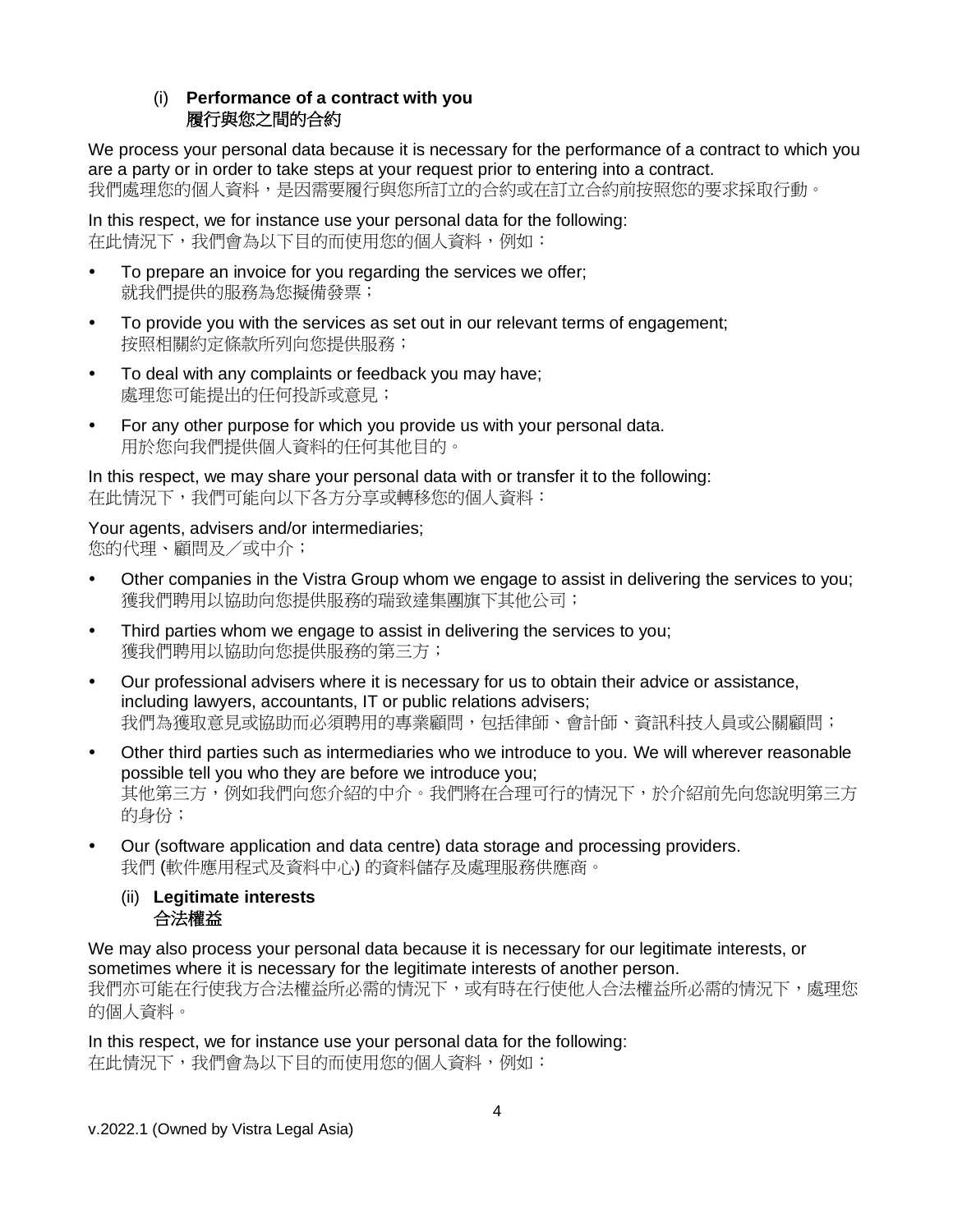- For marketing to you. In this respect, see the separate section on Marketing below; 向您進行市場推廣。就此,請參閱以下的市場推廣章節;
- Training our staff or monitoring their performance; 培訓我方員工或監察員工表現;
- For the administration and management of our business, including recovering money you owe to us, and archiving or statistical analysis; 操作及管理我方業務,包括追討您虧欠我們的款項,並進行歸檔或統計數據分析;
- Seeking advice on our rights and obligations, such as where we require our own legal advice; 就我方權利及義務尋求意見,例如我們需要為自身獲取法律意見;

In this respect we may share your personal data with the following parties: 在此情況下,我們可能向以下各方分享您的個人資料:

- Your agents, advisers and/or intermediaries; 您的代理、顧問及/或中介;
- Other companies in the Vistra Group whom we engage to assist in delivering the services to you; 獲我們聘用以協助向您提供服務的瑞致達集團旗下其他公司;
- Third parties whom we engage to assist in delivering the services to you; 獲我們聘用以協助向您提供服務的第三方;
- Our professional advisers where it is necessary for us to obtain their advice or assistance, including lawyers, accountants, IT or public relations advisers; 我們為獲取意見或協助而必須聘用的專業顧問,包括律師、會計師、資訊科技人員或公關顧問;
- Other third parties such as intermediaries whom we introduce to you. We will wherever reasonably possible tell you who they are before we introduce you; 其他第三方,例如我們向您介紹的中介。我們將在合理可行的情況下,於介紹前先向您說明第三方 的身份;
- Other third parties in case of any court proceedings; 其他第三方,以應對任何法庭程序;
- Our (software application and data centre) data storage and processing providers; 我們 (軟件應用程式及資料中心) 的資料儲存及處理服務供應商;
- Third parties and their advisers where those third parties are acquiring, or considering acquiring, all or part of our business. 第三方及其顧問,以應對有關該等第三方收購或考慮收購我方所有或部分業務的情況。
	- (iii) **Legal obligations** 法律義務

We may also process your personal data for our compliance with any legal or regulatory obligation which we are under.

我們亦可能因履行我方所承擔的任何法律或規管義務,而處理您的個人資料。

In this respect, we may for instance use your personal data for the following: 在此情況下,我們可能為以下目的而使用您的個人資料:

 To meet our compliance and regulatory obligations, such as compliance with anti-money laundering laws;

履行我們的合規及規管義務,例如遵循反洗錢法;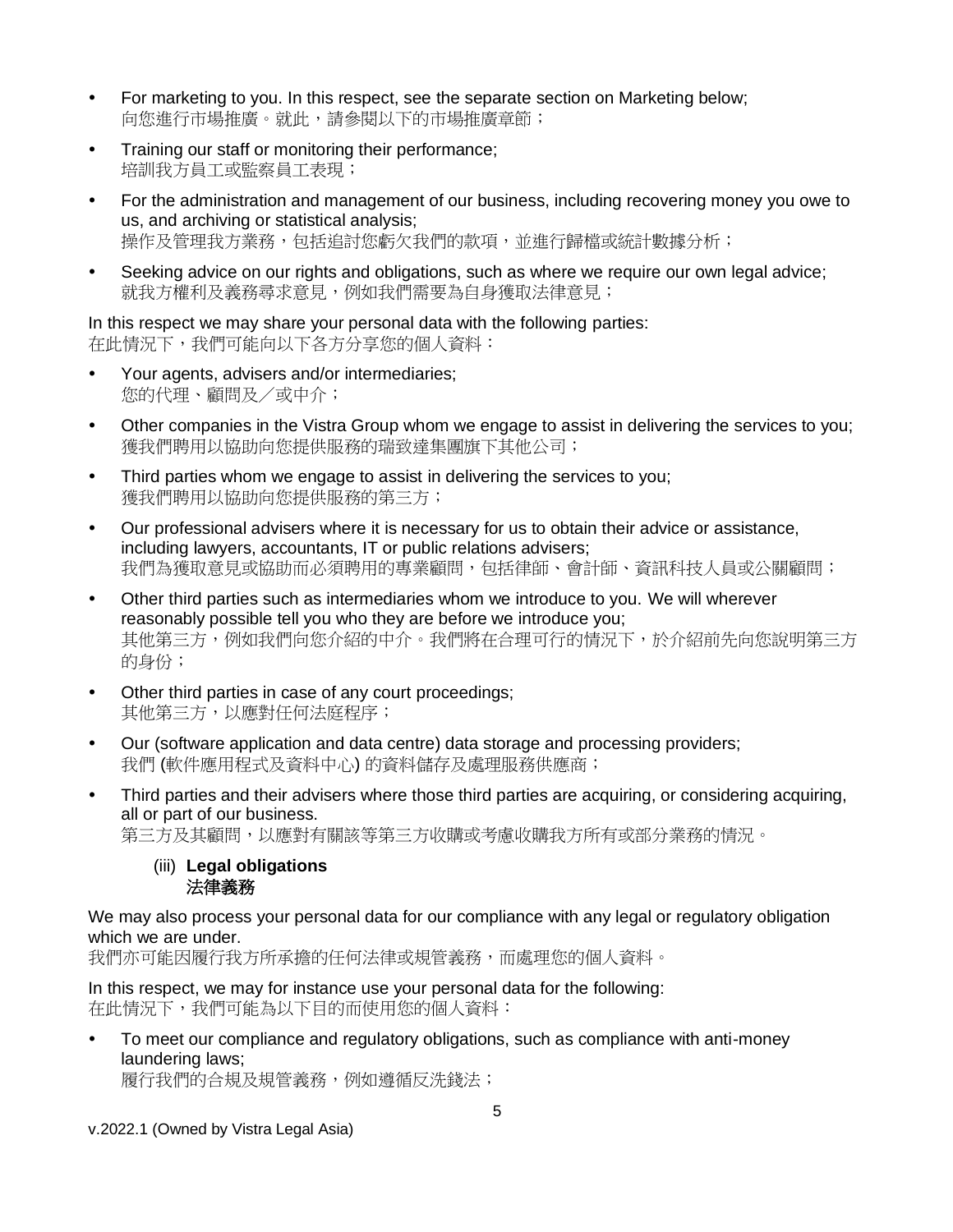As required by tax authorities or any competent court or legal authority. 配合稅務當局或任何具司法管轄權的法院或法律機關的要求。

In this respect, we may share your personal data with the following: 在此情況下,我們可能向以下各方分享您的個人資料:

- Our professional advisers where it is necessary for us to obtain their advice or assistance, including lawyers, accountants, IT or public relations advisers; 我們為獲取意見或協助而必須聘用的專業顧問,包括律師、會計師、資訊科技人員或公關顧問;
- Our auditors where it is necessary as part of their auditing functions; 我們的核數師,以便他們於審計中作必要之用;
- Other companies in the Vistra Group whom we engage to assist in delivering the services to you; 獲我們聘用以協助向您提供服務的瑞致達集團旗下其他公司;
- Third parties whom we engage to assist in delivering the services to you; 獲我們聘用以協助向您提供服務的第三方;
- Our (software application and data centre) data storage and processing providers; 我們 (軟件應用程式及資料中心) 的資料儲存及處理服務供應商;
- Relevant regulators or law enforcement agencies where we are required to do so, or during court proceedings or litigation; 相關規管機關或執法機構,以薄循其要求,或應對法庭程序或訴訟;
- Other third parties as may be applicable. 其他適用的第三方。

## **Marketing** 市場推廣

We may from time to time send you marketing communications about the same or similar services we or any of our group companies provide, as well as other information in the form of alerts, newsletters and invitations to events or functions which we believe might be of interest to you.

我們可能不時就有關我們或集團旗下任何公司的相同或類似服務,而向您發送市場推廣通訊,以及因應 我們對您興趣的了解而透過提示、電子通訊,以及事件或活動的邀請而發送其他資料。

We may communicate this to you in a number of ways including by post, telephone, email, SMS or other digital channels.

我們可能以郵寄、電話、電郵、短訊或其他數碼渠道等多種方式,向您發送此等通訊。

If you object to receiving marketing from us at any time, please contact us as outlined above, or click "Unsubscribe" in any marketing emails sent by us to opt out of such communication.

如您在任何時候希望拒絕接收我們的市場推廣資料,請按上述方式聯絡我們,或在我們發送的任何市場 推廣電郵中點擊「取消訂閱」,以拒收該等通訊。

# **Data Transfers** 資料轉移

When sharing your personal data with other parties as set out in this Privacy Notice, we may transfer your personal data across jurisdictions, and by using our services, you consent to us doing so. 當我們根據本《私隱聲明》所列與其他方分享您的個人資料時,可能會在不同司法管轄區轉移您的個人 資料。您一旦使用我們的服務,即代表您同意我們作出此等轉移。